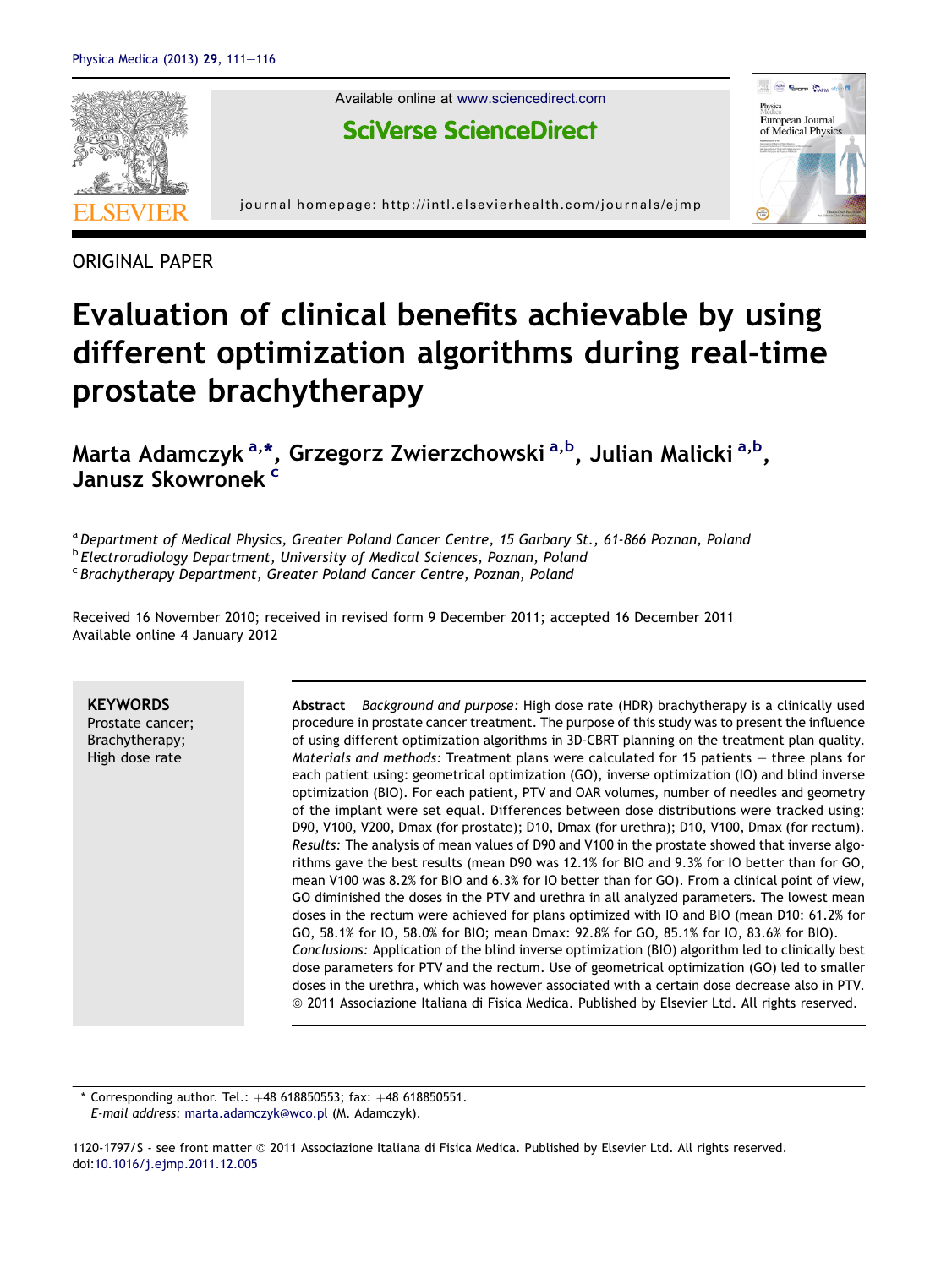# Introduction

The number of patients, among other patients with prostate cancer, treated using external beam radiotherapy (EBRT) combined with high dose rate brachytherapy (HDR-BT) iridium-192 stepping source implants is increasing rapidly  $[1-4]$  $[1-4]$ . Different fractionation schemes (doses, number of EBRT/HDR-BT fractions) are used and reported in the literature for this combined schedule of prostate treatment  $[5-7]$  $[5-7]$  $[5-7]$ . Generally, patients receive EBRT as 40-50 Gy in 20-25 fractions over four or five weeks, which is followed by a temporary brachytherapy implant. The second part of this clinically used treatment schedule is defined as transrectal ultrasound (TRUS) guided prostate brachytherapy [\[8\]](#page-5-0) using the iridium-192 remote afterloading technique. In the Brachytherapy Department of the Greater Poland Cancer Centre, this kind of 3D-conformal real-time HDR brachytherapy (3D-CBRT) is applied mostly as a boost (in one or two fractions, giving  $10-15$  Gy per fraction) [\[9\]](#page-5-0).

The use of this combined treatment scheme is possible by developing theoretical and experimental studies, brachytherapy equipment and facilities, computer devices with treatment planning software, and, of course, clinical experience [\[10\].](#page-5-0) Consequently, all advanced technology available for iridium-192 brachytherapy has made anatomyrelated dose optimization possible [\[11\].](#page-5-0) By using different optimization algorithms, the treatment planning system (TPS) calculates the dwell times and dwell positions of the source for and along each catheter [\[9,12,13\]](#page-5-0). Modulation of the radiation intensity by adaptation of dwell times and positions of the source along the catheters provides the appropriate dose distribution for the PTV (in terms of target coverage and dose homogeneity), with lower doses to organs at risk (OARs: urethra and rectum) [\[5,7,14,15\]](#page-5-0). This is the part of the optimization process during which various calculation algorithms implemented in the TPS are used [\[9,15\].](#page-5-0)

Using all these modalities, pre-treatment and treatment investigations with implant procedures (including dose and fractionation) are still under ongoing clinical research. This study is part of the investigation of possible benefits from using different algorithms for optimizing dose distribution.

# Aim

The aim of this study was to investigate the influence of using different optimization algorithms in real-time treatment planning of 3D-CBRT on the treatment plan quality by analyzing dose distribution in the prostate gland (PTV) and organs at risk (OARs: urethra, rectum).

# Materials and methods

45 treatment plans for 15 consecutive patients treated in the Greater Poland Cancer Centre were prepared in Oncentra Prostate® version 3.0.9 (Nucletron B.V., Veenendaal, the Netherlands), a TPS dedicated to real-time prostate brachytherapy treatment planning. In every case the prescribed dose was 10 Gy. The whole planning procedure, including needle implantation and preparation of

treatment plan, was based on transrectal ultrasound (TRUS) images [\[8,12,16,17\].](#page-5-0) A microSelectron HDR (Nucletron B.V., Veenendaal, the Netherlands) device with iridium-192 source was used to deliver the dose [\[1,3,4,18\]](#page-4-0). Implantation of needles, treatment planning procedure and irradiation were carried out under extradural or general anaesthesia in the HDR treatment room [\[14,19\].](#page-5-0)

During treatment planning procedure, the clinical target volume (CTV) was represented by the whole prostate gland visible on 1 mm separated TRUS images [\[5\].](#page-5-0) If there is any risk of involvement, the medial part of the seminal vesicles can be included in the CTV [\[20\]](#page-5-0). In our clinical practice with the real-time intraoperative planning, no margin is applied and thus the planning target volume (PTV) is considered to be CTV [\[7,17,20,21\]](#page-5-0), resulting in smaller PTV volumes than for external beam radiotherapy [\[22\]](#page-5-0).

First, the procedure of pre-planning was done. On images acquired by a TRUS device, CTV/PTV and OARs (urethra and rectum) were delineated [\[21\].](#page-5-0) Then the geometry of the implant was designed (the number and positions of virtual needles) [\[16\].](#page-5-0) After implanting nonactive needles, contours were evaluated and the geometry of the implant was reconstructed on a second set of ultrasound images. Based on 'actual' geometry, a treatment plan was generated. Except routine dose-volume histogram (DVH) analysis, the quality of the plan was evaluated taking into account some additional parameters: D90, V100, V200, Dmax (for prostate); D10, Dmax (for urethra); D10, V100, Dmax (for rectum)  $[5,17,23-26]$  $[5,17,23-26]$  $[5,17,23-26]$ . To evaluate conformity of generated plans, the conformal index (COIN) was calculated according to the formula [\[15,23,24,26\]:](#page-5-0)

 $COIN = c_1 c_2$ 

with:

$$
c_1 = \frac{PTV_{ref}}{PTV}
$$

$$
c_2 \!=\! \frac{\text{PTV}_\text{ref}}{\text{V}_\text{ref}}
$$

where: PTV – the planning target volume, PTV<sub>ref</sub> – the volume of PTV covered by the prescribed dose,  $V_{ref}$  – the volume covered by the prescribed dose.

All these indices were used to evaluate the influence of different optimization algorithms on final plan's quality, as optimization algorithms implemented in TPS give the opportunity to adapt the dwell times and dwell weights at the dwell positions of the source in each available catheter. Oncentra Prostate<sup>®</sup> offers five groups of optimization methods. Two of them  $-$  manual adjustment and graphical optimization  $-$  were not considered because of their subjective character during the dose distribution calculation. Manual adjustment is based on manual definition of dwell weights or times, while in graphical optimization the change of these dwell weights or times is a consequence of changing the shape of the isodose line. That is why, finally, three optimization algorithms were verified in the study: geometrical optimization (GO), inverse optimization (IO) and blind inverse optimization (BIO).

Geometrical optimization (GO) represents an a priori method of optimizing. Adjusting the dwell weights at the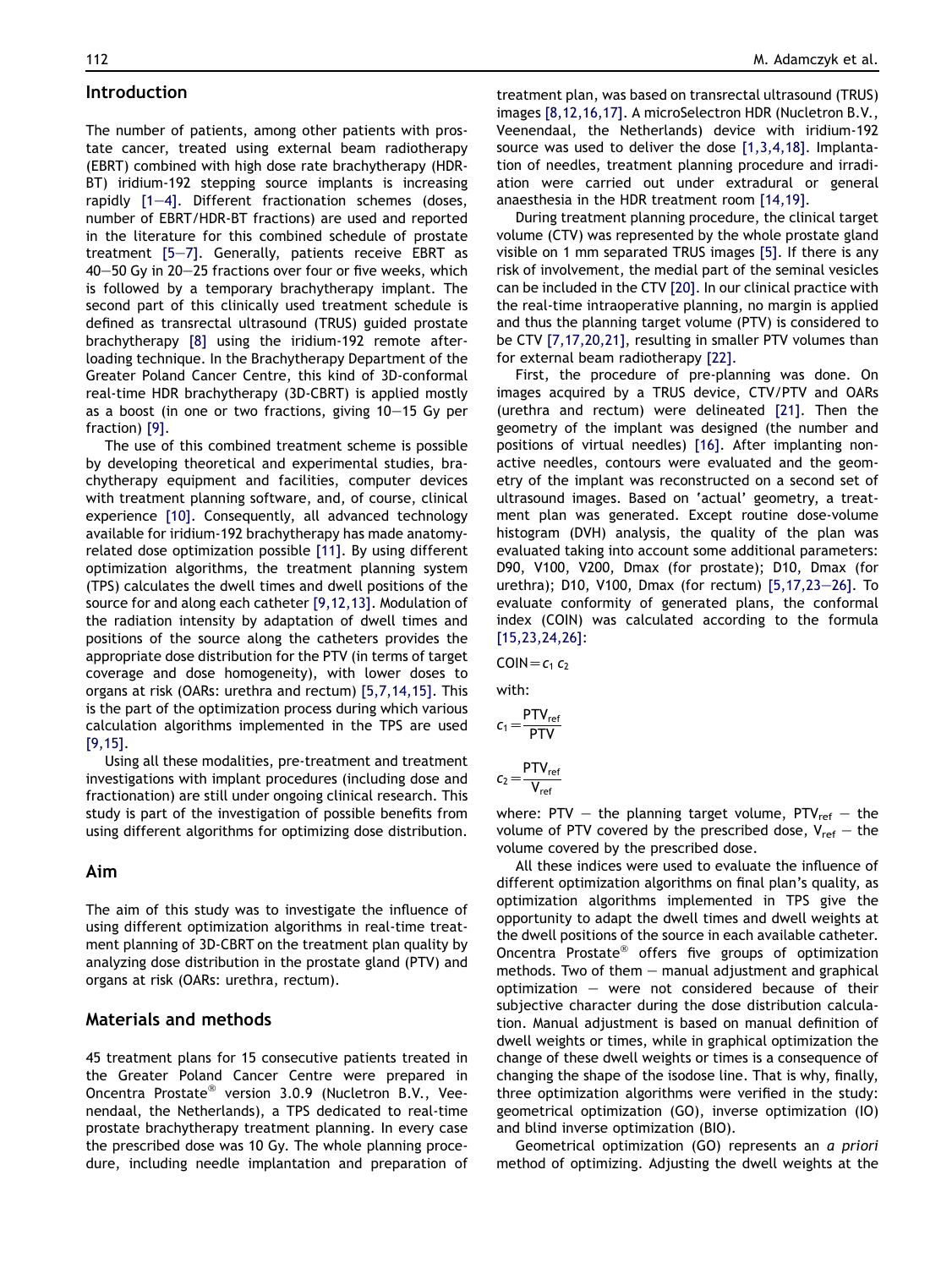source dwell position according to the density of the neighbourhood of each dwell position, is done by homogenizing the dose distribution around the catheters. This tool is equipped with a volume option and a distance option. The first one is used to avoid cold areas between catheters. The distance method gives a more homogeneous dose distribution when a small number of catheters is used or their geometry is highly irregular [\[27\]](#page-5-0). In this study the possibilities of the volume option were analyzed.

Using single solution inverse optimization (IO) (with two methods to select: variance-based inverse optimization (SVBO) or DVH-based inverse optimization (SDVHO)) requires user's preferences to be expressed. After defining PTV, OARs and catheters' positions, the user determines the criteria of dose distribution quality to be considered. This 'ideal' dose distribution demands are transformed into 'real' dose distribution quality by estimating dwell weights and dwell times within available catheters [\[27\]](#page-5-0). In this study, plans calculated using inverse algorithm were optimized in the SVBO mode. The urethra was set as a volume of interest with higher priority than the prostate. The density of sampling points on closed PTV volume equals 7.0 points per cm<sup>2</sup>, while the importance factors (weights) were: 0.500 for prostate-conformity and 0.250 for its homogeneity. Urethra's and rectum's importance factors equal 0.250 and 0.001, respectively with dose limits of 120% for the urethra and 85% for the rectum. Additionally, for the rectum, the 5-mm surface margin was created to produce dose sampling points both on the surface of this OAR and in the 5-mm neighbourhood of the PTV. The dwell time gradient restriction, which can be chosen from 0.0 to 1.0, that is from ignoring dwell time gradient objective to its maximum consideration, equals 0.2. From convergence settings, high accuracy was chosen with 1000 as maximum iterations number. This improves the precision for the convergence of the algorithm, while increasing the execution time.

Multi-solution blind inverse optimization (BIO), with three methods: variance-based blind inverse optimization (MVBO), DVH-based blind inverse optimization (MDVHO) and DVH-based optimization using evolutionary algorithms (MDVHOE), represents an optimization method which provides a set of potential solutions to the problem from the pareto frontier optimal set [\[26\]](#page-5-0). The objective function of this algorithm eliminates the problem of having to know the most appropriate values of important factors for PTV and OARs. Here multiple runs of the optimization engine are done to find many solutions that can be handled by the system. To conclude, this tool works in two steps. The first one is optimization, when the system offers different alternatives which correspond to patient's individual anatomy. The second one concerns the decision procedure during which the most appropriate alternative is selected [\[27\]](#page-5-0). Plans generated for the purpose of this study were calculated using the MVBO mode. Priorities, density of sampling points, urethra's and rectum's dose limits, rectum's surface margin, dwell time gradient restriction and convergence settings used in the study were the same as for IO plans. The importance factor was re-built into two parameters: 'importance from' and 'importance to'. For every structure (prostate-conformity, prostatehomogeneity, urethra and rectum), 'importance from' was set at 0.001 and 'importance to' was set at 1.000 with a focus parameter used to prostate-conformity, as multifocus is not allowed. The additional parameter, which was set as 4.0, is the number of steps per importance factor. Its value determines the process of sampling the pareto front, which has the influence on the total number of solutions.

Independently of the optimization algorithm used, in our clinical practice each prepared plan is accepted when dose delivered to 10% of the urethra is under 135% of the prescribed dose. The dose to the anterior surface of the rectal mucosa should be under 100% of the prescribed dose [\[21\]](#page-5-0). That is why, when BIO algorithm was used, we try to choose plans fulfilling OARs' dose criteria. In the case of three patients D10 for the urethra was slightly higher (135.72%, 137.35% and 137.47%), while the values of therapeutic indices achieved for those patients (D90, V100) were significantly higher. For two other patients, the values of maximum doses delivered to the rectum equalled 112.8% and 148.3%, also at the cost of better values of D90 and V100. Concluding, the values of parameters for OARs which are over limits are analyzed and can be accepted taking into account the relation between the dose delivered and OARs' volumes (dose delivery to less than 1% of each organ volume). The values of the urethra and rectum indices are also analyzed individually taking into account the individual patients' characteristics (pubic arc interference, oblique course of the urethra or post-TURP changing of the prostate shape).

In order to compare dose distribution represented by analyzed indices in a reliable way, the following parameters were set equal for each patient: PTV volume, OARs volumes, number of needles and geometry of the implant. The values of parameters which have a strong influence on the work of each analyzed algorithms and consequently optimization results, were determined by preparing many plans with different variables for virtual patients' anatomy. This procedure gave us the possibility to establish planning principles, among others the values of optimization setting parameters.

The analysis of each index was done by dividing the data into three groups depending on the algorithm used in the optimization process. Statistical differences between groups were verified using t-test and Wilcoxon's test. Differences between groups were considered significant if the  $p$ -value was  $< 0.05$ .

## Results

All analyzed parameters which represent the dose (D10, D90, Dmax) are presented as percent of the prescribed dose. Those which describe the volume irradiated by the therapeutic dose (V100) and the volume covered by the 200% isodose (V200) are presented in percent of the volume. To evaluate the values of analyzed parameters, the set of data was divided into three groups according to the considered optimization method. The collected mean values of each analyzed parameter with standard deviation (SD), maximum (MAX) and minimum (MIN) values of dependent variable indices are presented in [Table 1](#page-3-0) (for prostate) and in [Table 2](#page-3-0) (for OARs). [Table 3](#page-3-0), shows the pvalues of statistical verification of parameters analyzed in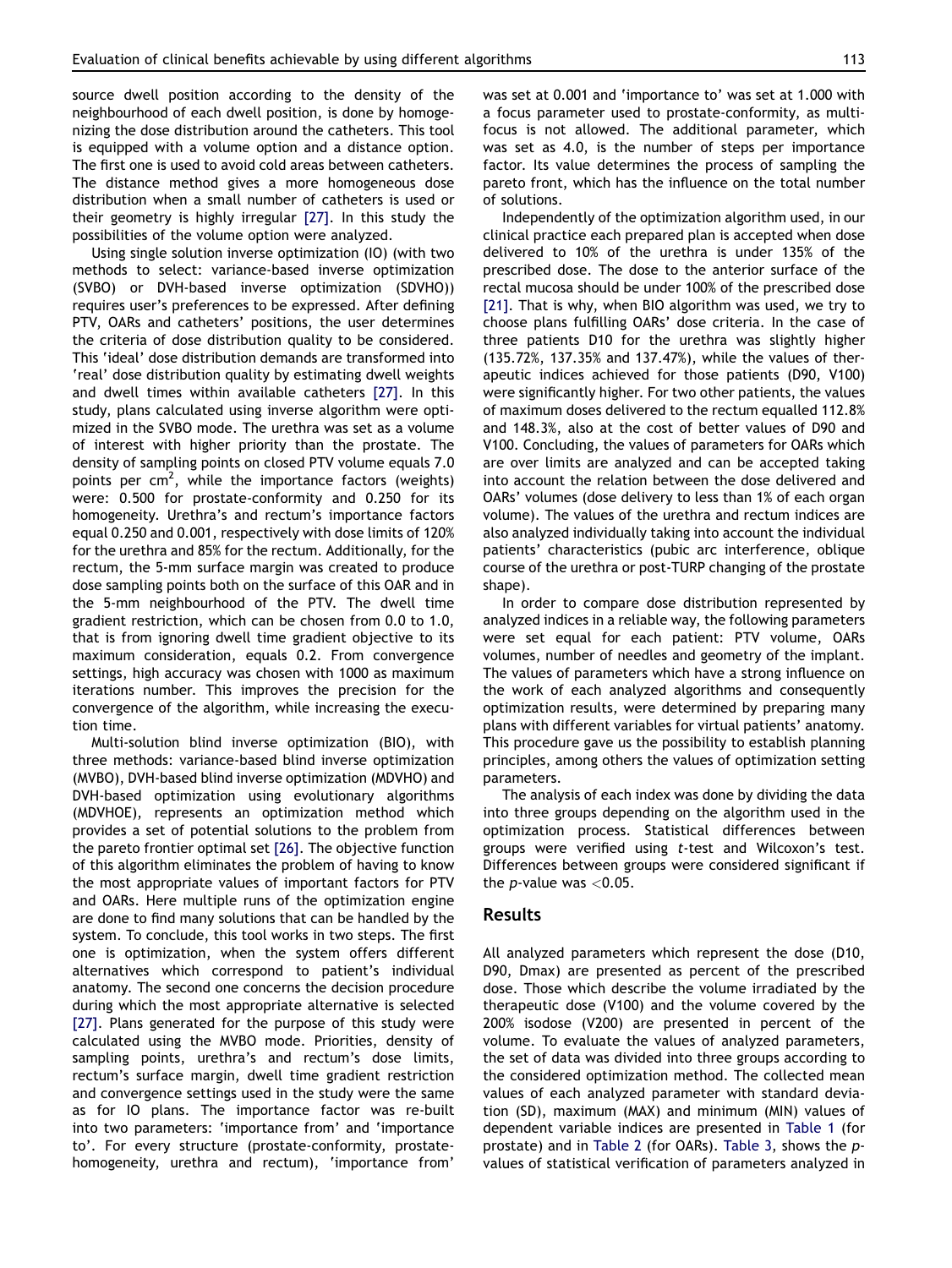<span id="page-3-0"></span>Table 1 The mean values (MEAN) of parameters analyzed in PTV (prostate) with standard deviation (SD), maximum (MAX) and minimum (MIN). D90 and Dmax values are presented as percentages of the prescription dose of 10 Gy V100 and V200 values are presented as percentages of PTV volume.

|                  | Parameter Optimization MEAN |        | <b>SD</b> | <b>MIN</b> | <b>MAX</b> |
|------------------|-----------------------------|--------|-----------|------------|------------|
| Prostate         |                             |        |           |            |            |
| D <sub>90</sub>  | GO                          | 75.25  | 12.19     | 53.80      | 94.49      |
|                  | IO                          | 84.51  | 12.31     | 60.63      | 101.02     |
|                  | <b>BIO</b>                  | 87.32  | 11.99     | 60.63      | 102.94     |
| V <sub>100</sub> | GO                          | 74.79  | 7.71      | 69.97      | 86.10      |
|                  | IO                          | 81.09  | 6.85      | 70.56      | 90.76      |
|                  | <b>BIO</b>                  | 82.98  | 6.79      | 70.56      | 92.41      |
| V <sub>200</sub> | GO                          | 12.77  | 5.76      | 5.38       | 21.41      |
|                  | IO                          | 14.24  | 6.48      | 7.91       | 32.66      |
|                  | <b>BIO</b>                  | 16.66  | 4.15      | 8.55       | 22.64      |
| Dmax             | GO                          | 380.98 | 70.27     | 271.89     | 540.15     |
|                  | IO                          | 685.19 | 337.98    | 375.55     | 1815.69    |
|                  | <b>BIO</b>                  | 723.39 | 84.78     | 546.10     | 860.55     |

the PTV. The corresponding p-values calculated between groups for parameters analyzed in OARs are shown in Table 4.

For PTV, the analysis of mean values of the dosimetric indices (D90 and V100) showed that the best results were obtained for both inverse optimization algorithms, especially BIO. The mean value of D90 for the analyzed group of patients was 84.5% for IO and 87.3% for BIO. The mean value of the second therapeutic index V100 was 81.1% and 83.0% for IO and BIO, respectively. There was no statistically significant difference between these two groups.

Table 2 The mean values (MEAN) of parameters analyzed in OARs (urethra and rectum) with standard deviation (SD), maximum (MAX) and minimum (MIN). D10 and Dmax values are presented as percentages of the prescription dose of 10 Gy V100 values are presented as percentages of rectum volume.

| Parameter        | Optimization | <b>MEAN</b> | <b>SD</b> | <b>MIN</b> | <b>MAX</b> |
|------------------|--------------|-------------|-----------|------------|------------|
| Urethra          |              |             |           |            |            |
| D <sub>10</sub>  | GO           | 119.85      | 11.78     | 99.77      | 138.63     |
|                  | IО           | 125.04      | 12.51     | 111.46     | 164.96     |
|                  | <b>BIO</b>   | 130.16      | 5.01      | 121.81     | 137.47     |
| Dmax             | GO           | 143.35      | 19.23     | 112.66     | 175.69     |
|                  | IО           | 148.24      | 25.14     | 126.56     | 219.86     |
|                  | <b>BIO</b>   | 159.53      | 27.86     | 130.47     | 243.71     |
| Rectum           |              |             |           |            |            |
| D <sub>10</sub>  | GO           | 61.24       | 11.65     | 40.12      | 83.81      |
|                  | IO           | 58.09       | 10.68     | 39.01      | 75.76      |
|                  | <b>BIO</b>   | 57.99       | 10.69     | 38.17      | 75.77      |
| Dmax             | GO           | 92.75       | 26.14     | 53.68      | 141.07     |
|                  | IО           | 85.11       | 25.03     | 53.19      | 145.26     |
|                  | <b>BIO</b>   | 83.59       | 24.88     | 49.78      | 148.30     |
| V <sub>100</sub> | GO           | 0.23        | 0.50      | 0.00       | 1.69       |
|                  | IО           | 0.08        | 0.17      | 0.00       | 0.60       |
|                  | <b>BIO</b>   | 0.06        | 0.17      | 0.00       | 0.64       |

Table 3 The *p*-values for the comparison of dosimetric parameters achieved using three different optimization methods for PTV.

| Compared groups   | p-value |
|-------------------|---------|
| D90 – prostate    |         |
| GO vs. 10         | 0.001   |
| GO vs. BIO        | 0.000   |
| IO vs. BIO        | 0.108   |
| $V100 - prostate$ |         |
| GO vs. 10         | 0.002   |
| GO vs. BIO        | 0.000   |
| IO vs. BIO        | 0.098   |
| $V200 - prostate$ |         |
| GO vs. 10         | 0.427   |
| GO vs. BIO        | 0.006   |
| IO vs. BIO        | 0.499   |
| Dmax — prostate   |         |
| GO vs. 10         | 0.001   |
| GO vs. BIO        | 0.000   |
| IO vs. BIO        | 0.047   |

Every p-value under 0.05 was marked in bold.

Better results for D90 and V100 and BIO were associated with higher values of parameters which inform about the dose escalation in the PTV. The same tendency was observed for V200 and Dmax (the highest values of doses achieved with inverse optimization algorithms, especially BIO). For mean V200, the differences between values obtained by using different optimization algorithms were about 2%. For Dmax, the tendency was similar, but the differences between mean values were higher. This can be additionally noticed by comparing prostate Dmax p-values.

|                   |  |  | <b>Table 4</b> The p-values for the comparison of dosimetric |
|-------------------|--|--|--------------------------------------------------------------|
|                   |  |  | parameters achieved using three different optimization       |
| methods for OARs. |  |  |                                                              |

| Compared groups | p-value |
|-----------------|---------|
| $D10 -$ urethra |         |
| GO vs. 10       | 0.307   |
| GO vs. BIO      | 0.036   |
| IO vs. BIO      | 0.007   |
| Dmax — urethra  |         |
| GO vs. 10       | 0.691   |
| GO vs. BIO      | 0.017   |
| IO vs. BIO      | 0.019   |
| $D10 - rectum$  |         |
| GO vs. 10       | 0.002   |
| GO vs. BIO      | 0.001   |
| IO vs. BIO      | 0.723   |
| Dmax — rectum   |         |
| GO vs. 10       | 0.064   |
| GO vs. BIO      | 0.055   |
| IO vs. BIO      | 0.153   |
| $V100 - rectum$ |         |
| GO vs. 10       | 0.138   |
| GO vs. BIO      | 0.138   |
| IO vs. BIO      | 0.285   |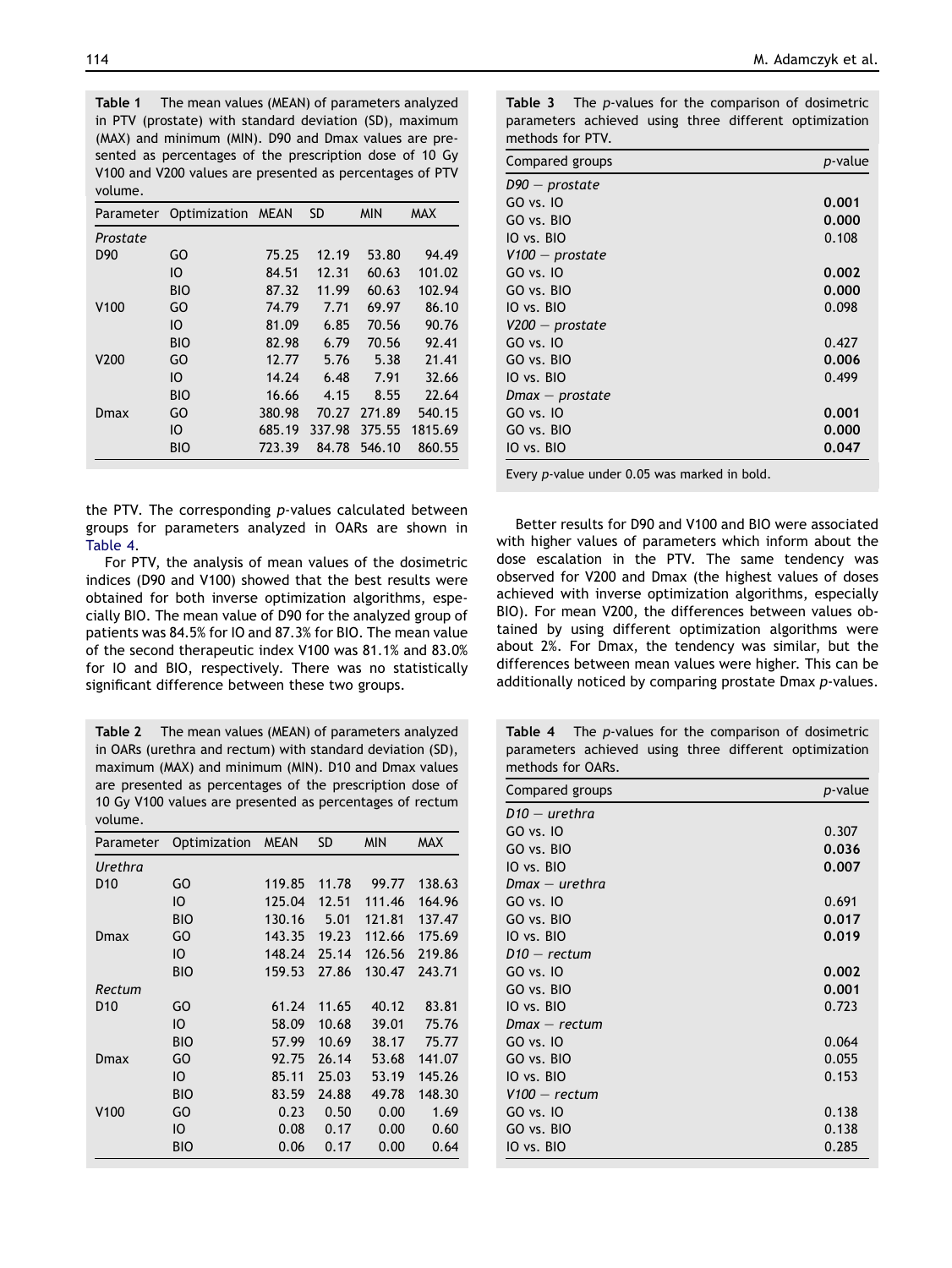<span id="page-4-0"></span>For each statistical verification done alternately between the two groups (GO vs. IO, GO vs. BIO, IO vs. BIO) a significant difference was found (p-value was in the range from 0.000 to 0.047).

The same situation  $-$  the best results for both parameters (V200, Dmax) obtained in plans optimized by GO, as a cost of worse D90 value  $-$  was observed in the urethra. In the second analyzed OAR, the rectum, the verification done for D10 and Dmax showed a rapid fall-off outside the implant area. Results were slightly better for BIO but the value, which differed by about 0.1% compared to IO (as was shown for D10), is not expected to be statistically different.

V100 in the rectum was analyzed to calculate the volume of the OAR (located outside the implanted area) covered by the reference isodose. As for D10 and Dmax, the lowest mean values of V100 were obtained in plans in which the BIO algorithm was used. The mean value of this parameter for IO was approximately 33.3% higher than for BIO and almost four times higher for GO than for BIO. According to Wilcoxon's test, the high values of SD make these differences statistically insignificant.

To evaluate the correlation between conformity effect and optimization algorithm used, COIN was analyzed. The mean COIN values with SD for GO, IO and BIO algorithms equalled 0.655  $\pm$  0.100, 0.756  $\pm$  0.096 and 0.771  $\pm$  0.089, respectively. The statistical verification proved significant differences between COIN results calculated independently between GO vs. IO ( $p = 0.0000$ ), IO vs. BIO ( $p = 0.0342$ ) and GO vs. BIO ( $p = 0.0000$ ).

## **Discussion**

HDR prostate brachytherapy gives the ability to deliver highly conformal dose with rapid dose fall-off outside the implanted area [\[28\]](#page-5-0). As long as the positions of the needles are confirmed by performed images and monitored by measurements and quality control tests, this kind of treatment could be named intensity-modulated brachytherapy [\[11\].](#page-5-0) The more sophisticated algorithm is used in the TPS, the more effective reduction of doses delivered to the urethra and rectum is feasible [\[29\]](#page-5-0). The lowest mean values of parameters which inform about the dose escalation in the PTV (V200, Dmax) were achieved in the first group of plans, optimized with the GO algorithm. The same situation (the lowest mean values of delivered doses in plans optimized with GO) was observed in the urethra. In both cases it was positive, but on the other hand GO diminished doses delivered to the PTV (D90, V100) and thus was not satisfactory. From a clinical point of view, obtaining a required dose distribution in the PTV while minimizing doses delivered to critical organs is most important. The main therapeutic indices (D90, V100) are expected to be relatively high as they were achieved mostly by using BIO. The same applies to conformity requirements represented by COIN. COIN values were higher for BIO plans than for GO plans in every case and lower for the BIO plan than for IO plan for one patient. As a result, BIO-COIN values were statistically different from GO-COIN and IO-COIN. Additionally, the BIO optimization algorithm worked best outside the implant area (in the rectum).

Because of normal patient anatomy, which determines that the organ at risk (urethra) is located inside the PTV, the increase of therapeutic indices for PTV (D90, V100) is connected with increasing the values of parameters analyzed in the urethra (V100, Dmax).

Statistical comparative analysis of inverse optimization (IO) and blind inverse optimization (BIO) within D90 and V100 did not show a statistically significant difference between these two groups of calculation algorithms. The mean values of D90 and V100 and IO presented in percent of the prescribed dose were respectively 2.8% and 1.9% lower than the same parameters calculated for BIO. But the parameters of descriptive statistics show an upward tendency for BIO.

The advantages of using BIO algorithms were shown in the results of statistical comparative analysis for the rectum. The analysis of D10 in the rectum revealed that outside the implant area GO does not ensure clinically desired dose gradients, although this calculation algorithm minimizes the volumes of high dose inside the implant. No statistically significant differences were found between both Dmax and V100 in the rectum and all analyzed optimization algorithms, although the mean values of parameters which describe dose distribution in this organ at risk varied by several percent. In V100, the mean value for the GO group was three times higher than for IO and four times higher than for BIO.

As described in the materials and methods section, the advantage of BIO optimization algorithm is that it gives the opportunity to choose one of several proposed treatment plans, individually fitted to the history and treatment schedule of the patient. The other analyzed optimization algorithms implemented in the TPS do not offer such a possibility.

No matter which optimization algorithm (GO, IO or BIO) was used for calculation, manual adjustment and graphical optimization can be used to modify the final treatment plan. To make this analysis objective and to prevent the argument of the plan's being prepared in correlation with physicist's experience, these subjective modifying tools were not used.

3D-CBRT may be used for local increase of the dose (boost). In this case, the technique involving higher doses applied in some areas in the prostate by increasing the high-dose volume around one or more needles is called the 'boost-in-boost strategy', as it is unaffected by organ motion, PTV volume changes and setup errors [\[5,17,20\].](#page-5-0)

#### Conclusions

Application of the blind inverse optimization (BIO) algorithm led to clinically best dose indices for PTV and the urethra, as confirmed by the values of the therapeutic indices in PTV (D90, V100) and tracked dose parameters for the rectum. Application of geometrical optimization (GO) led to smaller doses in the urethra, which was however associated with certain dose decrease also in PTV, as confirmed by the values of all studied indices.

#### References

[1] Chicheł A, Skowronek J, Kanikowski M. Thermal boost combined with interstitial brachytherapy in breast conserving therapy - assessment of early toxicity. Rep Pract Oncol Radiother 2011;16:87-94.